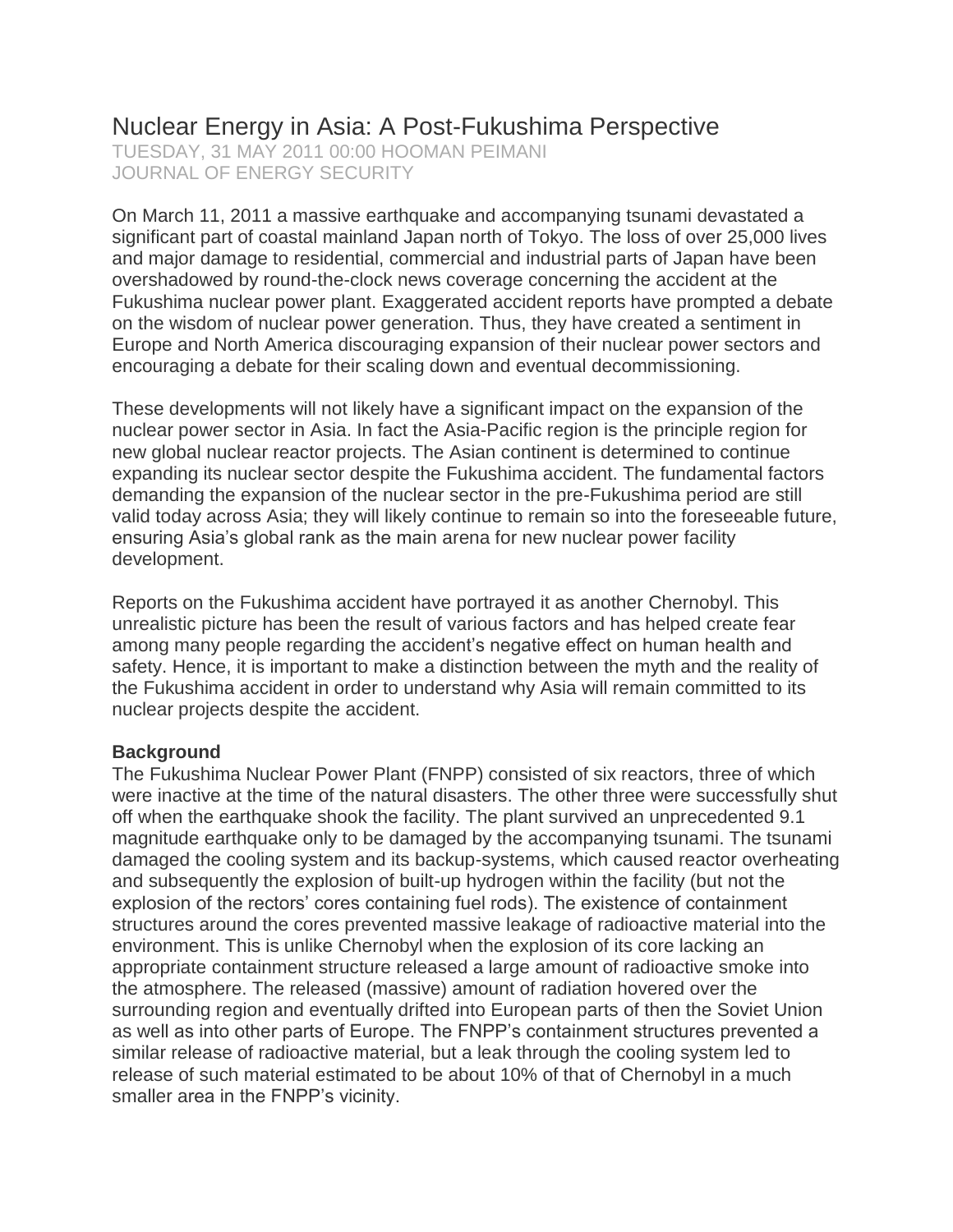To date, neither the Japanese nuclear authorities nor the International Atomic Energy Agency (IAEA) have reported any deaths, injuries or medical complications caused by radiation exposure among the Japanese population. As a precautionary measure, Japanese authorities evacuated people living in the affected area (a 20 km radius extended in certain areas) and banned the distribution of vegetables and dairy products produced there after above-normal measures of radiation were detected. While cleanup will take a long time (possibly decades in the immediately affected regions), the accident now seems to be under control. To this date, measurements of radiation in Japan and elsewhere have not detected high levels of radiation dangerous to health. As a result, the Fukushima accident is not a case on par with Chernobyl although it has been significant enough to raise public concerns.

## **Asian nuclear projects**

After decades of decline, certain factors have contributed to renewed interest in nuclear energy as a substitute for fossil energy across Asia, in particular in the Asia-Pacific region which has a fast-growing demand for energy. These factors include the severity of air pollution, global warming (caused mainly by CO2 emitted by fossil fuels) and a heavy reliance on imported oil and to a lesser extent gas with potential economic, financial and political implications for importing nations. This has lead to a recognized need to diversify the region's energy mix. The absence of nuclear-related disasters since Chernobyl has mainly calmed legitimate concerns about the potential safety of nuclear energy.

Asia's revival of interest in nuclear energy has manifested itself in about 100 nuclear projects of various scales. All of these are either under consideration, have already been negotiated and signed off on, or close to implementation. China accounts for the bulk of these projects; it has the largest number of ongoing projects worldwide (24). China is followed by South Korea (6) and India (4). However, there are many others, including Taiwan (2), Pakistan (1) and Japan (1). Other nuclear enthusiasts include Iran, which, despite UN sanctions, finally completed its Bushehr Nuclear Reactor (1000 MW) on 21 August 2010 with Russian assistance. Work continues in Iran on the 360 MW Darkhovin nuclear plant in its Khuzestan Province, and it has also announced plans for other Iranian-designed medium-sized nuclear power plants. Iran has a plan to build enough nuclear capacity to generate 20,000 MW of power over the next 20 years. To put this in perspective this will require constructing 19 more reactors on the scale of Bushehr. In Southeast Asia, Vietnam has embarked on constructing a power plant consisting of four nuclear reactors (4 X 1000 MW light water reactors) with the assistance of Russia (for two reactors) and Japan (for the other two). Preliminary work has started on one Russian reactor scheduled for completion in 2020.

## **Asian reaction to the Fukushima accident**

Fukushima has created a sense of panic in many parts of the world. This is especially true in North America and Europe, which have not been major nuclear enthusiasts for decades. The major exception to this has been France, which produces about 75% of its electricity from nuclear reactors. In the Asia-Pacific region, there is no indication of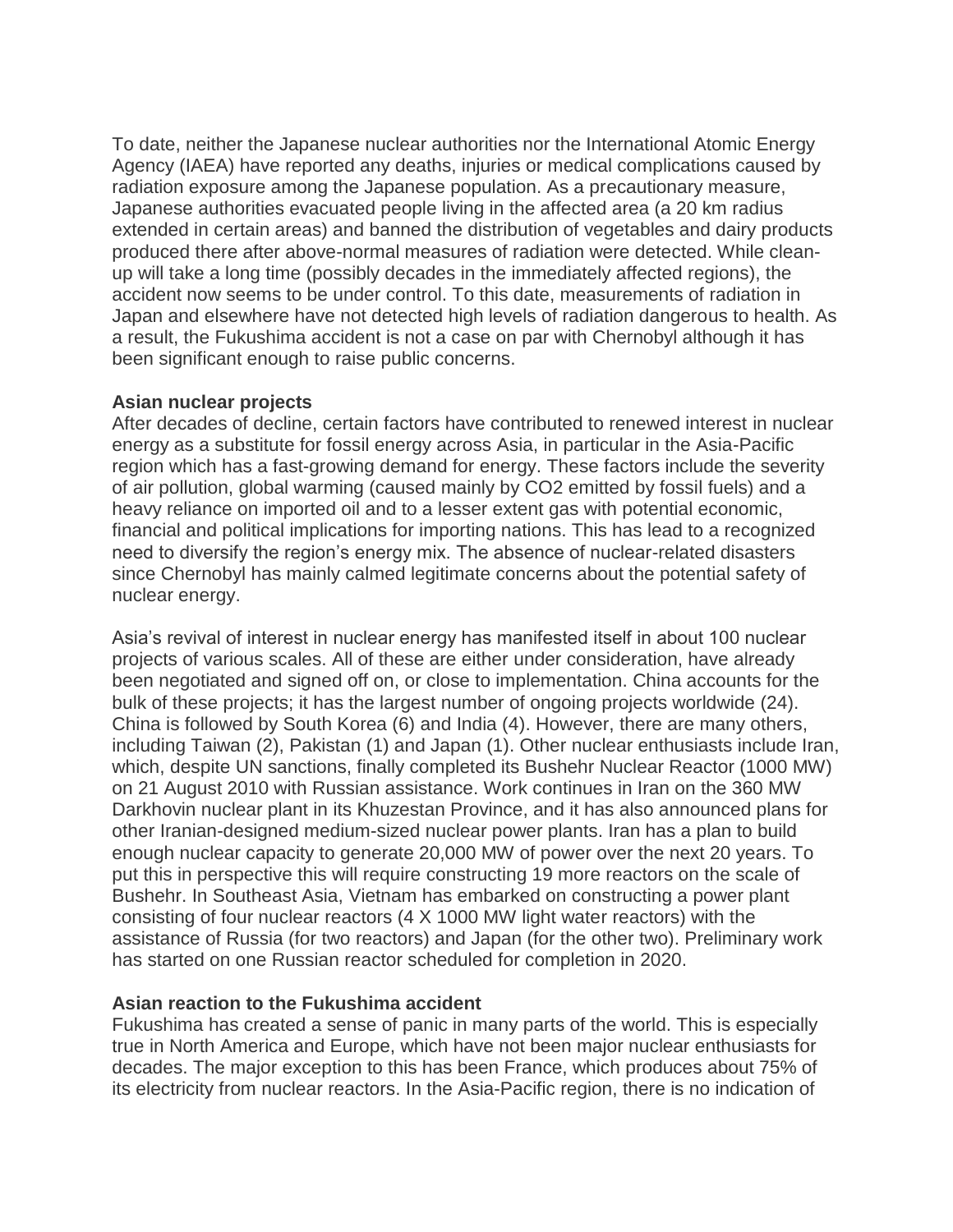serious plans to reverse the regional nuclear power program or to downsize it.

Regional countries with active nuclear sectors or serious plans for building them in the region have mainly confined themselves to taking precautionary measures to increase the safety of their programs to appease their respective peoples' concerns. Hence, contrary to the situation in North America and Europe, all of the mentioned Asian countries have remained committed to the continuity of their nuclear programs despite Fukushima. The main reasons for such commitments include a lack of adequate domestic fossil energy resources leading to a heavy reliance on imported fossil energy (oil, gas and/or coal). Other reasons include the financial, economic, political and security implications of such reliance for net energy importers, a rapid depletion of fossil energy-rich countries' domestic reserves, a need for the diversification of the energy mix in Asian countries and the necessity to decrease greenhouse gas emissions to curb global warming.

A commitment to nuclear energy is evident in the following summary of the reaction to the Fukushima accident in Asia-Pacific region.

## **China**

Having the largest number of nuclear plants under development, China has not stopped their construction. Nor has it made any statement to the effect of its plan to impose a construction moratorium on its approximate 100 projects under consideration for realization over the next two decades. As a precautionary measure, on March 16, 2011 the Chinese government only suspended approval for new nuclear power stations so as to revisit and if necessary revise safety standards in the wake of Fukushima. At a meeting of China's State Council presided over by Premier Wen Jiabao he asked "relevant departments to do safety checks at existing plants." To remove any ambiguity about its long-term objectives, on March 26, 2011 the Chinese government clearly stated its commitment to continue its nuclear program, reaffirming its goal of developing nuclear power as a clean energy source while stressing the safety of the country's nuclear power facilities.

Accordingly, Tian Shujia, director of two nuclear safety centers under China's Ministry of Environmental Protection, stated, "There is a guarantee for the safety of China's nuclear power facilities and (China) will not abandon (its nuclear power plants) for fear of slight risks". This is in tune with the Chinese government's statement made a day after the quake and tsunami in Japan when Vice Minister of Environmental Protection Zhang Lijun stated that China would not change its plans for developing nuclear power.

As reconfirmed by Tian Shujia, China plans to have 66 nuclear power plants by 2020 with a total generating capacity of 66 MW, which will account for 6% of China's total power capacity. Under the 12th Five-Year Plan approved by China's top legislature on March 14, 2011, China will launch new nuclear energy projects with a combined generating capacity of 40 gigawatts.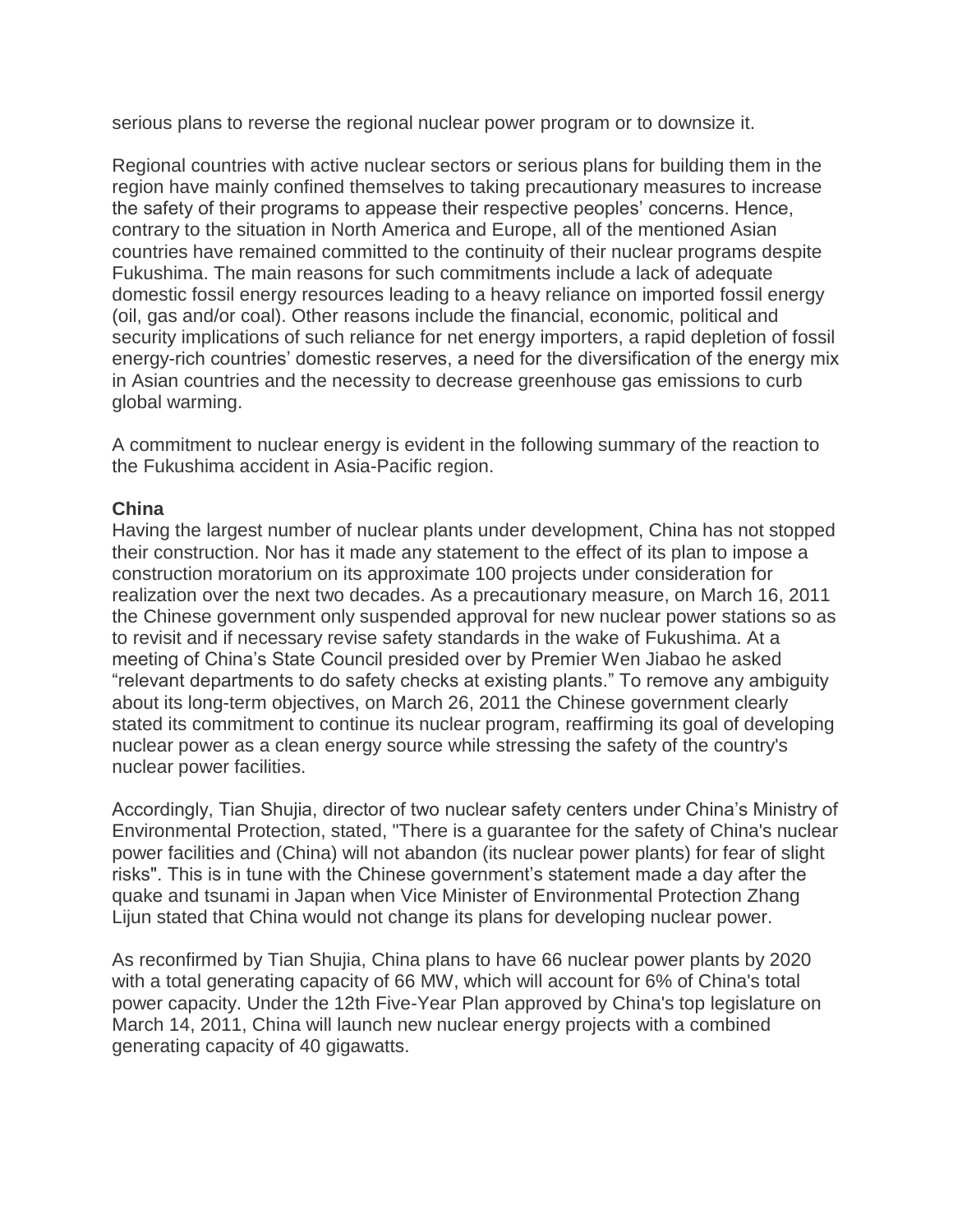## **Taiwan**

Taiwan has followed suit with China. It reiterated its commitment to the continuity of its nuclear program on March 15, 2011 when Taiwan's President Ma Ying-Jeou said that there was no need to shut down operations at Taiwan's three nuclear power plants despite public concerns over their safety caused by the Japanese accident. Nor was there any need to suspend the construction of Taiwan's new nuclear reactors. Like the Chinese premier, the Taiwanese president acknowledged the necessity of reviewing safety and response measures in place while assuring the public about the safe operation of its existing three nuclear reactors. President Ma stated his government's awareness of potential threats and that the consensus was to "enhance safety measures." He also stipulated the continued construction of Taiwan's fourth nuclear reactor and emphasized "enhance[ing] the capacity of Taiwan's fourth nuclear power plant....to withstand multiple disasters, such as the combination of an earthquake and a tsunami as seen in Japan."

#### **South Korea**

South Korea already meets 35% of its electricity demand from nuclear energy. It has not hinted at scaling back its nuclear sector either. As announced late last year, South Korea would build 35 nuclear power plants by 2024. If everything goes as planned, nuclear electricity will satisfy about 50% of the nation's electricity consumption thereafter.

With six reactors currently under construction, South Korea has 21 operating nuclear power plants. In the immediate post-Fukushima period, on March 22, 2011 a Korean nuclear authority, Yun Choul-Ho, President of the Korean Institute of Nuclear Safety stated, "There is no change in the government's plan for expansion of nuclear power plants" by reasoning that "there is no alternative to nuclear energy at this stage." Instead of eliminating nuclear energy because of potential risks caused by natural disasters, ensuring the ability of South Korean nuclear reactors to withstand natural disasters like earthquakes and tsunamis has become the major focus of attention for the South Korean government. Consequently, in tune with the regional trend, Yun Choul-Ho announced checking the adequacy of nuclear safety measures in reaction to the Fukushima case both for domestic purposes and also for guaranteeing the exportworthiness of Korean nuclear technology. Hence, "we can take this opportunity for reviewing nuclear safety, as well as for expanding exports of nuclear technology".

The reference to nuclear technology exports reflects the importance of the continuity of South Korea's nuclear program on the country's emergence as a technology supplier to be reckoned with. In light of this observation, it is clear that South Korea has major commercial interests in promoting nuclear power. No wonder that on March 28, 2011, South Korean Minister of Knowledge Economy Choi Joong-kyung reconfirmed South Korea's commitment to expanding its nuclear sector as he assured his country's nuclear industry about his government's continued support when he stated, "Our answer to the nuclear industry is that we need to keep going." This notion was further strengthened by Yun Choul-ho who stated on March 22, 2011 that "part of our manufacturing industry's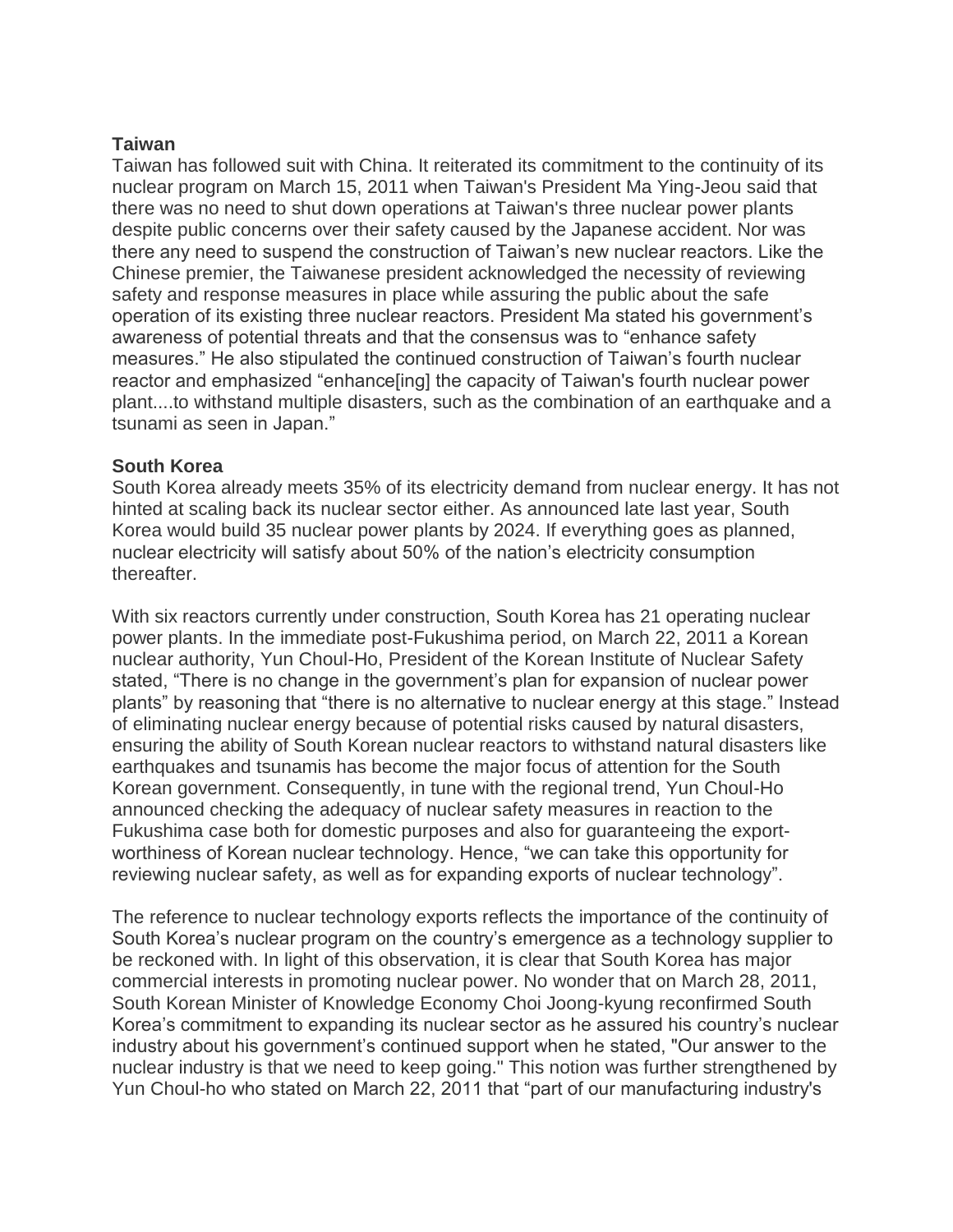competitiveness comes from nuclear power thanks to its cheap energy costs. Therefore, it is hard to give up [nuclear power]." South Korea is already in the process of supplying the UAE with four 1000 MW reactors as per its December 2009 contract.

#### **Vietnam**

Unlike the other countries already mentioned, Vietnam does not have any operating nuclear plants, but it does have an active program towards that end. Vietnam has reacted to the Fukushima incident by stressing the necessity of ensuring that the highest possible nuclear safety measures are in place. The Vietnamese Ministry of Foreign Affairs echoed this policy in March 2011: "Vietnam puts nuclear safety-related issues as a top priority. This is particularly important in the context of climate change and natural disasters, particularly the earthquake and tsunami that just happened in Japan."

Vietnam's heavy reliance on fossil energy has contributed to severe air pollution in its major cities. Its growing consumption of coal, a resource in abundance in the country, is further worsening pollution. Vietnam's expanding economy demands a growing amount of energy. Hence, both environmental factors (decreasing air pollution) and a concern about heavy dependency on imported fuel are justifying its use of nuclear energy. Vietnam projects to have eight operational nuclear reactors up and running over the next 20 years with Japanese and Russian assistance.

#### **Japan**

Notwithstanding mounting concerns among the Japanese about the safety of their nuclear power reactors, even Japan has not made any statement indicating a policy of scaling back its nuclear sector. Of course, the Japanese government has avoided firm statements on the future of this sector given the high level of sensitivity to nuclear energy in post-Fukushima Japan. Prior to the accident, Japan had 55 commercial nuclear power reactors in operation, granting it the world's third rank after the US and France. The sector produced 30% of the country's electricity. Japan currently has a new reactor under construction and there is no report as to the government imposing a freeze on already approved projects. Endorsed in June 2010, Japan's basic energy plan considers nuclear energy as a "core source of energy in the medium- and long-terms." The plan provides for building at least 14 nuclear reactors by 2030, nine of which will be completed by 2020. Understandably, Japanese power-generating companies have decided to slow down on implementing new nuclear projects given the current prevailing negative view about nuclear energy among the Japanese. One example of such a slowdown came on 15 March, 2011, when Chugoku Electric Power Co. announced its decision to temporarily suspend land reclamation to build a nuclear power plant in Yamaguchi Prefecture, saying it would like to "prioritize providing full briefings to nearby residents." It is highly unlikely that Japan will opt for a long-term or permanent freeze on nuclear power given the absence of any comparable alternative technology capable of providing greenhouse-gas emission free energy. Nuclear energy is currently the main indigenous source of energy for Japan.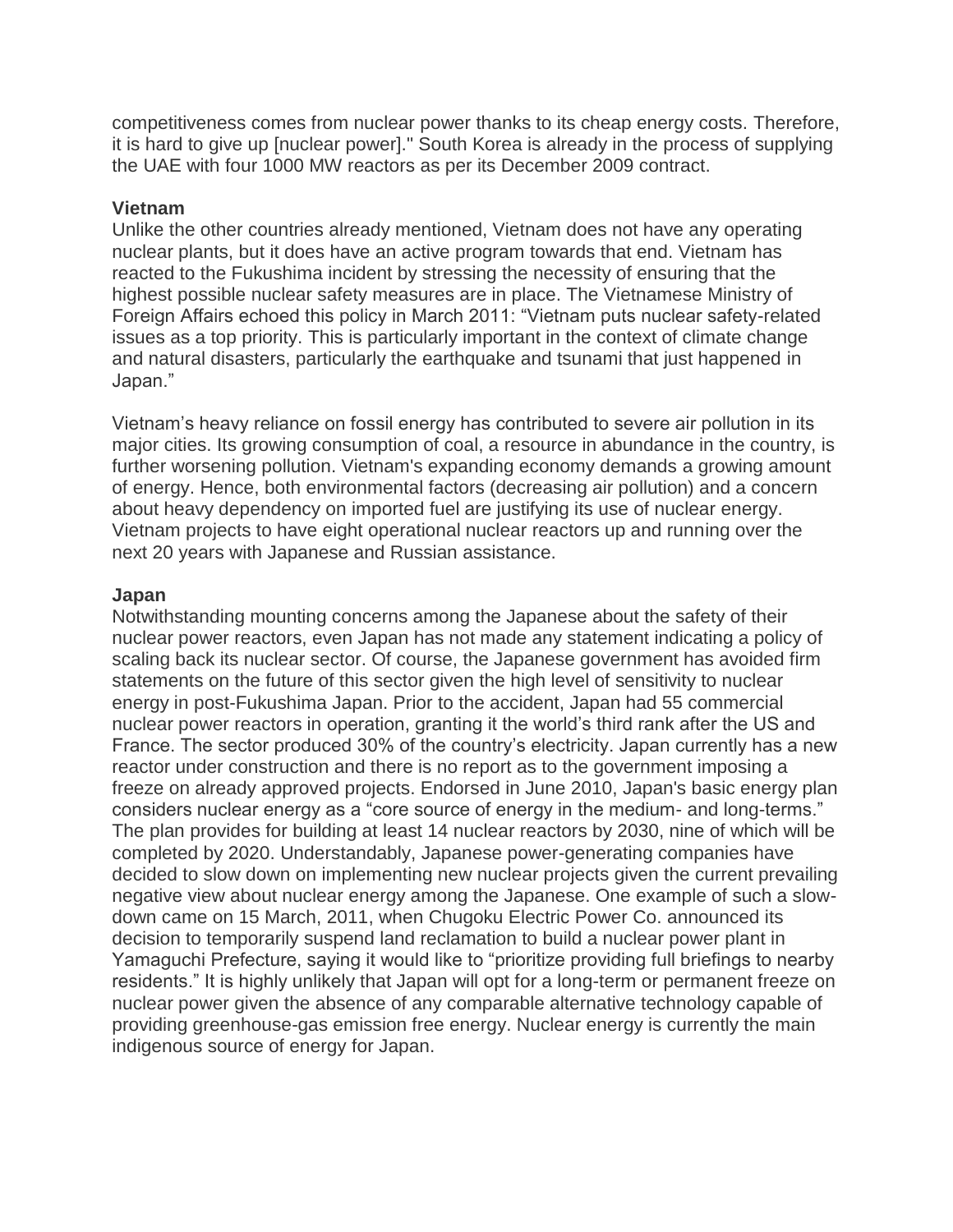## **Countries with no active nuclear program**

There are a number of countries across Asia and the Asia-Pacific region that may turn to an active nuclear program at some point in the future. In the pre-Fukushima era, these countries expressed an interest in adding nuclear energy to their energy mix without setting any specific deadline towards that end. These include Thailand (2) reactors planned and 2 proposed), Malaysia (2 reactors planned), Indonesia (2 reactors planned and 4 proposed) and the Philippines (1 to be activated). Negative or cautionary reactions to the Fukushima incident in the Asia-Pacific region have been confined to three of these states, namely Malaysia, Thailand and the Philippines. Yet, none of these regional countries have an active nuclear program or even a serious and realistic plan towards that end. As a result, even abandoning their nuclear programs will not have a tangible impact on the regional nuclear industry.

Interestingly enough, none of these countries have totally removed nuclear energy as an option in the post-Fukushima era. For instance, Malaysia announced last December plans to build two 1,000 MW nuclear reactors without specifying any date for their launch while providing tentative dates for their completion in 2021 and 2022. Since the Fukushima accident it has only announced a delay for an official decision on their actual realization. On March 17, 2011 Malaysia's Energy, Green Technology and Water Minister Peter Chin Fah Kui stated that the proposal to construct nuclear power plants in Malaysia for electricity had not yet been decided upon by the Cabinet. He suggested a pause in any final decision until receiving a full report on the Fukushima case to be presented by Malaysia's nuclear development agency under the Prime Minister.

Unlike Malaysia, which keeps nuclear as an option by pursuing a policy of wait-and-see, Thailand announced a freeze on constructing the country's first nuclear power plants. This decision has no practical implication as the Thai government has never taken any tangible step towards building them.

By the same token, the Philippines' decision to discard plans to activate the shelved Bataan reactor has not had any practical implication on the region's nuclear sector. The Bataan reactor was built in the late 1970s, but was not commissioned because of "litigation concerning bribery and safety deficiencies." Given the same regional pattern of increasing energy demand, the Filipino government has toyed with the idea of using nuclear energy to reduce its increasing dependency on fossil fuel imports in the form of oil and coal. Having the option of activating the Bataan reactor, in 2008 the government commissioned an IAEA team to determine the feasibility of this project. The IAEA confirmed its feasibility and the safe operation of the nuclear plant for 30 years subject to its refurbishment. The March 2011 decision to give up the activation plan has had no practical impact on the region's nuclear sector while denying the Philippines a means to decrease its dependency on imported fuel for power generation.

Indonesia has not yet decided to give up its envisaged nuclear program. In fact, the Indonesian government has dismissed the Fukushima accident as a strong reason for shelving its nuclear program. Along these lines, on March 18, 2011 Adiwardojo, the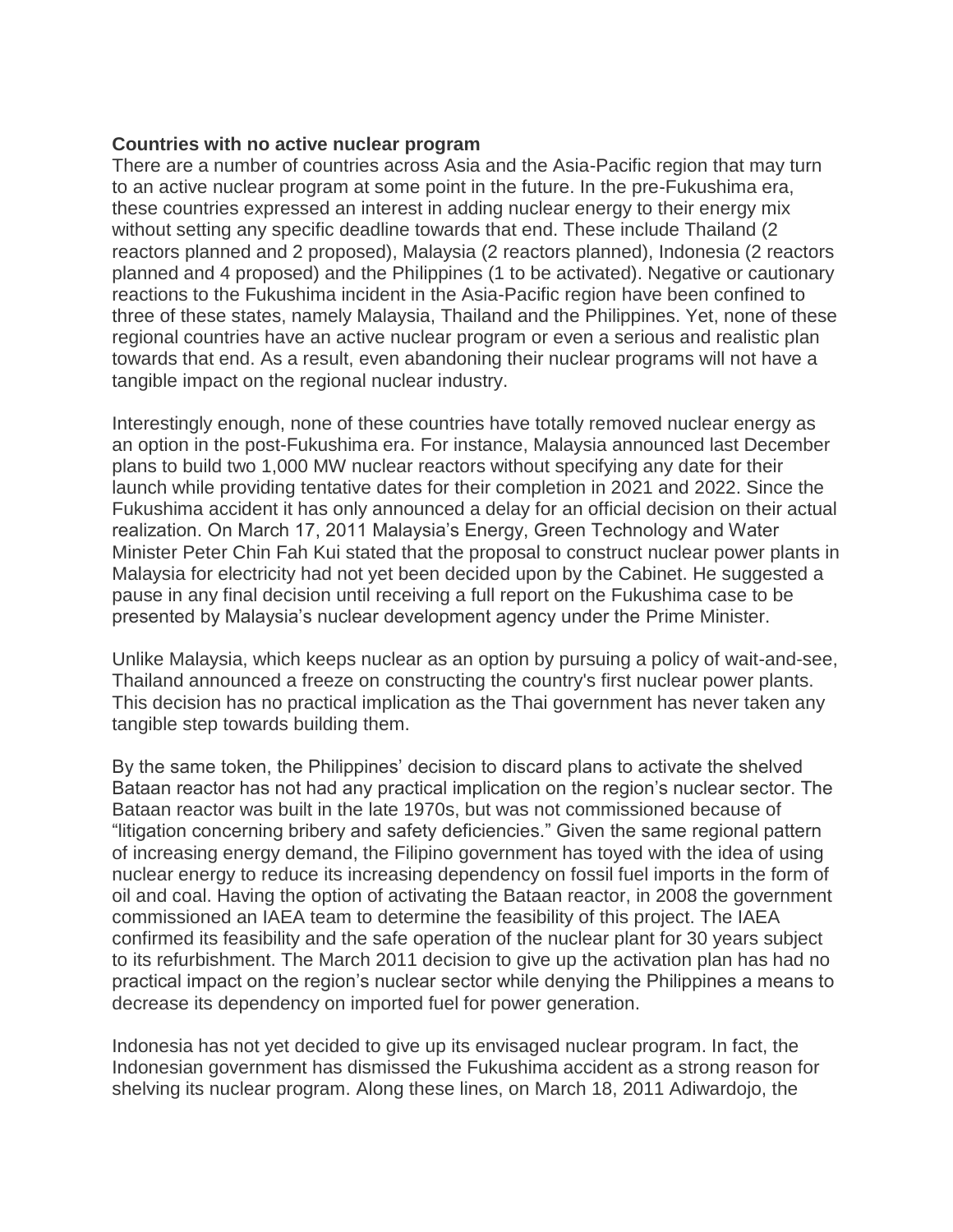head of nuclear energy development at Indonesia's National Nuclear Energy Agency, said that concerns about a disaster like that of Japan's were misplaced because Indonesia's future plants would use technology far more advanced than that of the Fukushima plant built in the 1970s. Stating his country's assessment of potential nuclear sites using "standards and guidance from the International Atomic Energy Agency" he added, "The important thing isn't that Indonesia is on the Ring of Fire or that there are tsunamis, so we can't build. No, the important thing is that we fulfill the requirements." On March 30, 2011 Luluk Sumiarso, the Director General of renewable energy at Indonesia's Energy Ministry, echoed the same policy when he stated plans to build nuclear power plants would go ahead while stressing his country's objective of maximizing the use of renewables, especially geothermal, hydro-energy and bio fuels. Of course, there is still opposition to nuclear energy within the Indonesian government, as there has been since the 1960s. What is important is that Indonesia cannot discard its nuclear option given its rapidly depleting fossil energy resource base. The fact that it is no longer an OPEC member and has become an oil importer through depletion of its domestic oil reserves could well make Indonesia increasingly interested in the nuclear option.

#### **Concluding remarks**

Reflecting global realities, Asian nations have long considered nuclear energy as a necessary component of the region's sustainable energy mix. This is especially relevant today given the current level of underdevelopment of clean renewables (e.g., solar and wind). Proponents of a continued use of fossil fuels refer to the limits of renewables in providing reliable base-load power to discourage switching from fossil energy to nonfossil energy. Nuclear energy in its current state can provide large scale power on a reliable basis.

Concerns about the safety of nuclear reactors are legitimate and are being addressed through a variety of policy options. While safety concerns are legitimately raised, this is no argument for dismissing nuclear energy. Other than Three Mile Island, Chernobyl and Fukushima, there has not been any reported case of any nuclear accident of significance since the 1950s when the commercial use of nuclear energy started. Among these, only Chernobyl has caused death, radioactive-related diseases and damage to the surrounding environment. This is a good record for the 441 plants in operation as of 2010.

Operating 55 nuclear reactors, Japan has had only one major accident. Fukushima was caused not by an exceptionally powerful earthquake, but by the devastating tsunami destroying the plant's cooling systems located underground. Placing cooling systems of similar reactors at a higher altitude can eliminate the possibility of another Fukushima. Japan's experience and that of other Asian countries with major nuclear power sectors indicate that there are workable and tested safety measures that could be put in place to ensure the safe operation of nuclear power generators for years to come. The Fukushima accident caused by a natural disaster has not been a game changer when it comes to the Asian nuclear power sector. Unconvinced by argument equating nuclear energy with nuclear disaster, the Asians have compelling reasons for continuing nuclear